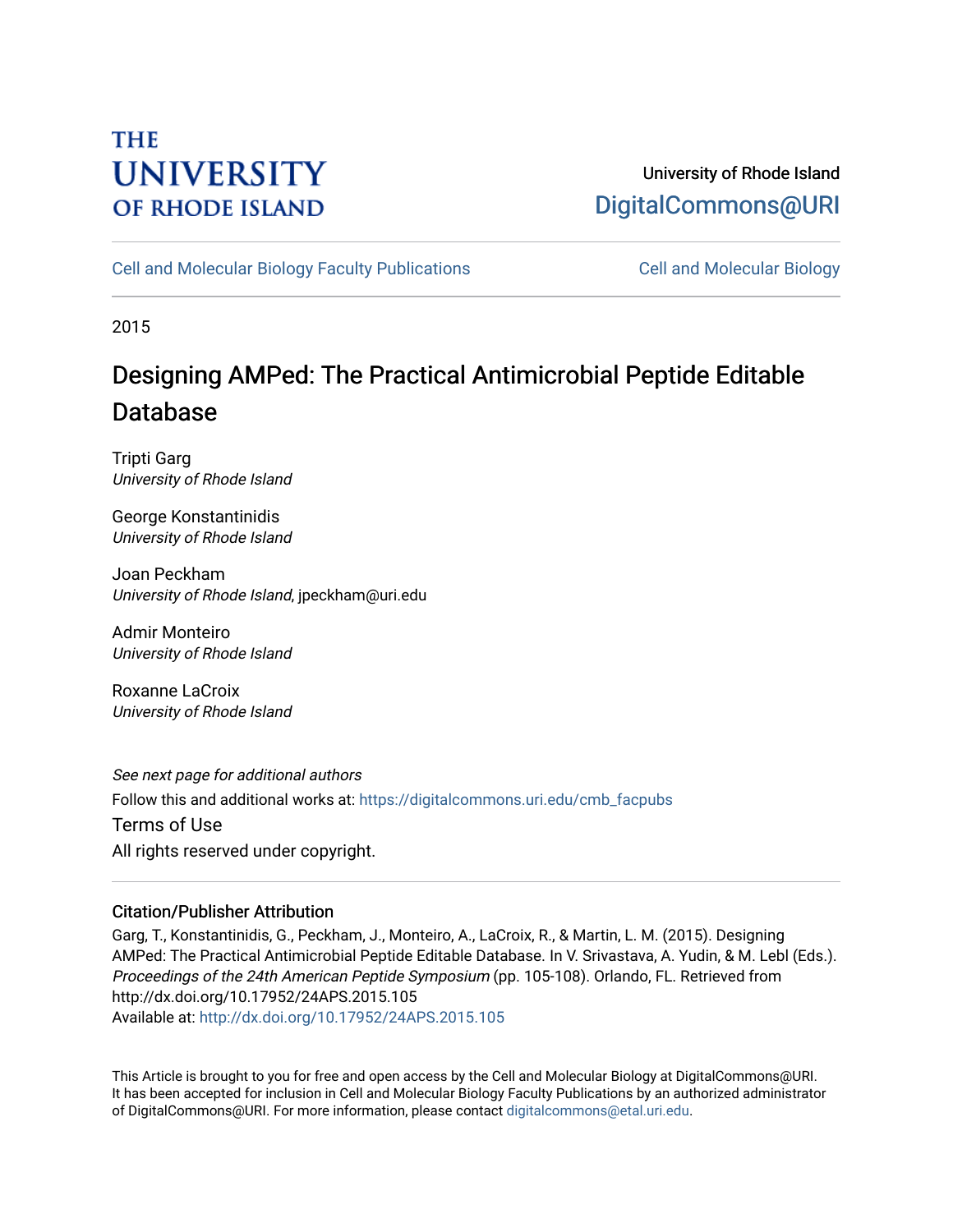## Authors

Tripti Garg, George Konstantinidis, Joan Peckham, Admir Monteiro, Roxanne LaCroix, and Lenore M. Martin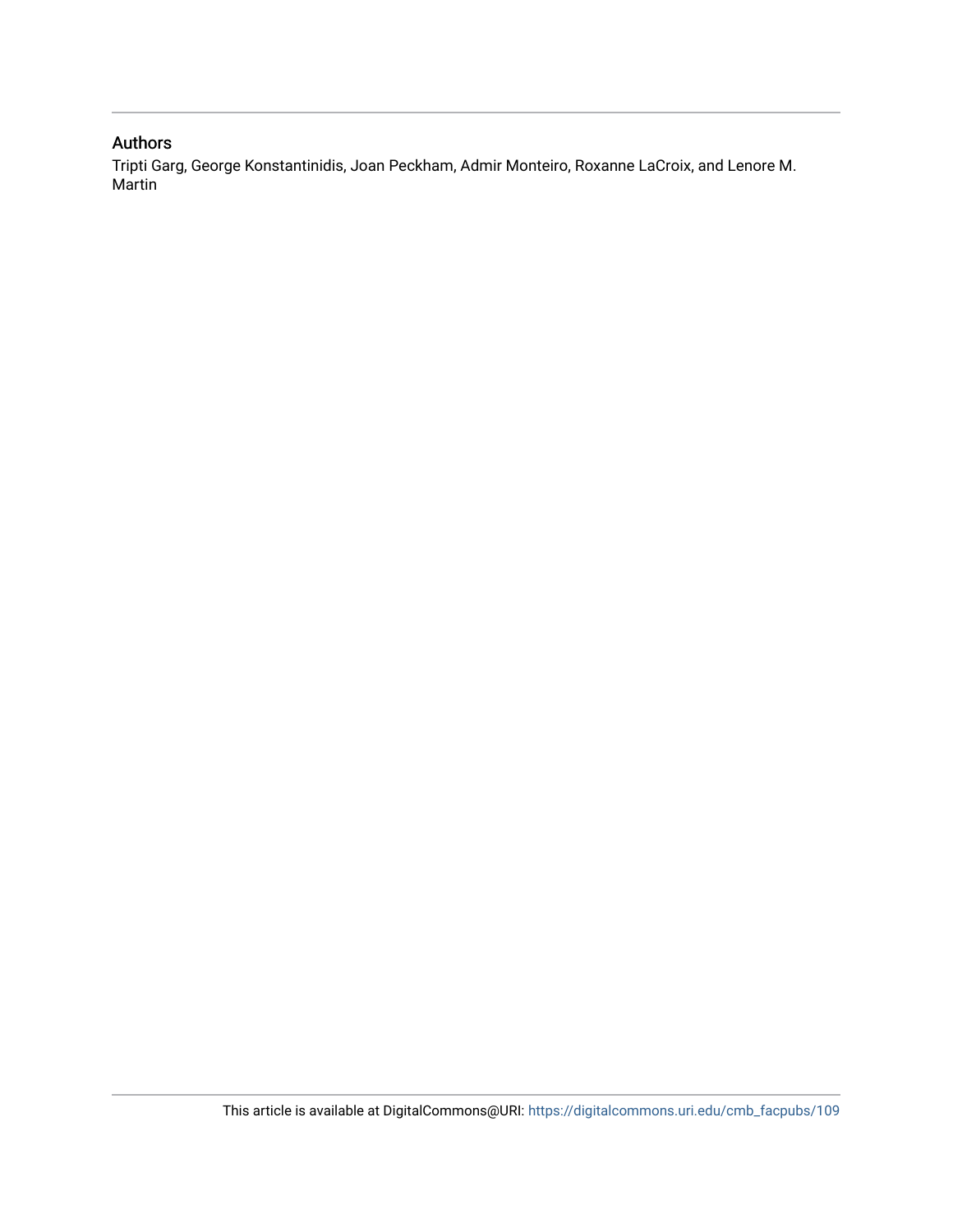## **Designing AMPed: The Practical Antimicrobial Peptide Editable Database**

### **Tripti Garg1,2 , George Konstantinidis<sup>2</sup> , Joan Peckham<sup>2</sup> , Admir Monteiro<sup>3</sup> , Roxanne LaCroix<sup>1</sup> , and Lenore M. Martin<sup>1</sup>**

*<sup>1</sup>Dept. of Cell & Molecular Biology; <sup>2</sup>Dept. of Computer Science & Statistics; <sup>3</sup>Electrical, Computer, & Biomedical Engineering, The University of Rhode Island, Kingston, RI, 02881, USA*

#### **Introduction**

Peptide data are stored in various online repositories. Researchers typically need to sift through numerous databases containing large quantities of unwanted information before locating the exact data they need. Routine access to vital data is a very complex and daunting challenge. Individual researchers, experimenting with innovative search and data filtering strategies, have built up their own local databases, adding to an ever-increasing volume of highly dispersed, partially overlapping, peptide datasets. None of the existing online databases uniformly annotates their data, making correlating entries for identical proteins or peptides from one dataset to another a staggering task. Bioinformaticians have developed software to simplify cross-database searching, but the problem of locating useful antimicrobial peptide research-related entries buried inside general databases remains. Presently, AMPed consists of data obtained by bulk downloads of proteins less than 100 residues from four large online portals: UniProt (www.uniprot.org), NCBI (www.ncbi.nlm.nih.gov), EBI (www.ebi.ac.uk), and KEGG (www.genome.jp).



*Fig. 1. The overall view of the AMPed system.*

AMPed is under development at URI to support our ongoing research program on antimicrobial peptides. This work will enhance antimicrobial data access, facilitate long-distance collaborations, improve the search speed, and eliminate the need to manually correlate information gathered from multiple data sources, thereby greatly reducing the time researchers have to spend to locate and evaluate the desired data sets.

The integration of Bioparser, the AMPed database, and its web-based Interface is defined as the AMPed system (Figure 1). Bioparser, built in GO language, parses the bulk data downloaded from online repositories, converts it into a harmonious format and builds some connections. The AMPed database, developed in MySQL, is a highly normalized relational database that stores peptide data. The secure web-based interface, built using PHP & HTML5, provides easy access to the AMPed database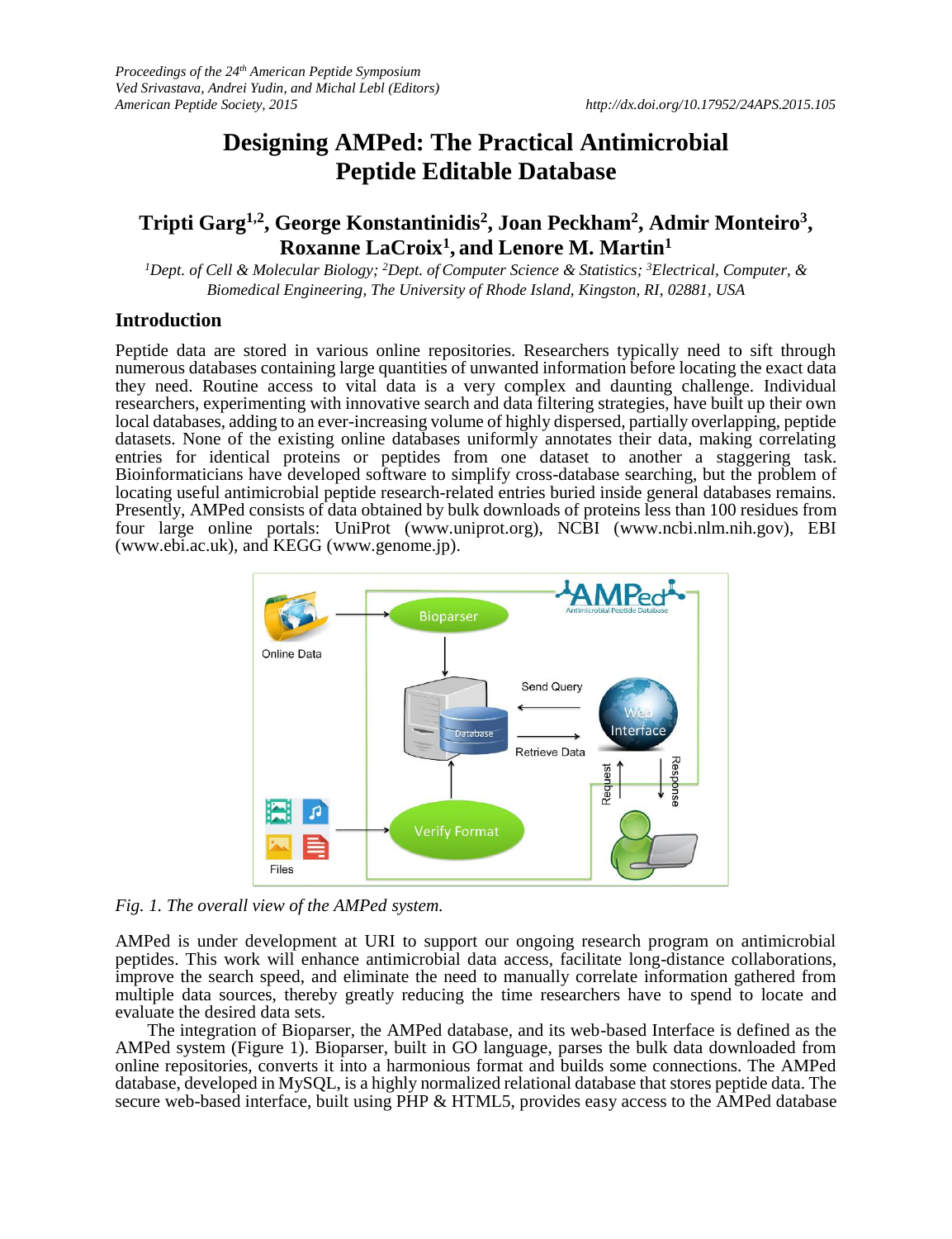in the cloud. The new intuitive web interface is designed to help researchers easily formulate combinations of frequent database queries to meet their specific needs.

**Navigation:** A user-friendly interface for AMPed works equally well for both novice and expert users. The screens are organized logically to help users perform tasks efficiently. The navigation scheme for the AMPed interface is depicted in Figure 2.



*Fig. 2. Displays navigation scheme of webpages of the AMPed web interface.* 

The latest focus of the AMPed development project, is to build an easy, secure and intuitive user interface suitable for novice through expert researchers to efficiently search, display, manipulate, and eventually upload their own data into AMPed. The user interface project incorporates insights into various aspects of use of the current data set, and adds on and evaluates the utility of diverse visual displays of data.

**Interface Design:** There have been several empirical studies that identified basic psychological factors that should be considered when designing a Graphical User Interface (GUI). To design the AMPED GUI, we considered the following three primary contributing human factors:

- **Physical limits of visual acuity** Visual acuity is the ability of the eye to resolve detail. The retina of the human eye can only focus on a small portion of a computer screen. The AMPed GUI will limit the size of icons, menus, dialog boxes etc. to ensure they fit into the limited area the human eye can take in at any one time. The design will also group related material to maintain user focus on one section of the screen. This will ensure that the user does not have to repeatedly move their eyes across the screen, causing eye fatigue due to unnecessary movements.
- **Limits of absolute memory** Once the user has a desired fixation point, there is a limit to the amount of information that the person can store and process at one viewing. A GUI design "rule of thumb" is that the range of options or choices should never exceed five or six. AMPed GUI will chunk the information presented to the user (e.g. search results) into logical groups and will ensure not to crowd screen with data. It will also optimize the number of menu options (e.g. number of search criteria) on the page to develop clean and simple intuitive designs.
- **Gestalt Principle** The Gestalt Principle states that people use a top-down approach to organizing data. AMPed GUI will leverage the Gestalt principle of 'continuation' by organizing the data in a top-down approach. It will leverage the principle of 'similarity' *via* using a template-driven approach to help users easily find like items, for example home link, log-in, log-out and search functions, at a consistent place across all screens. It will use the principle of 'proximity' to place similar search results close together so they are perceived as a logical group.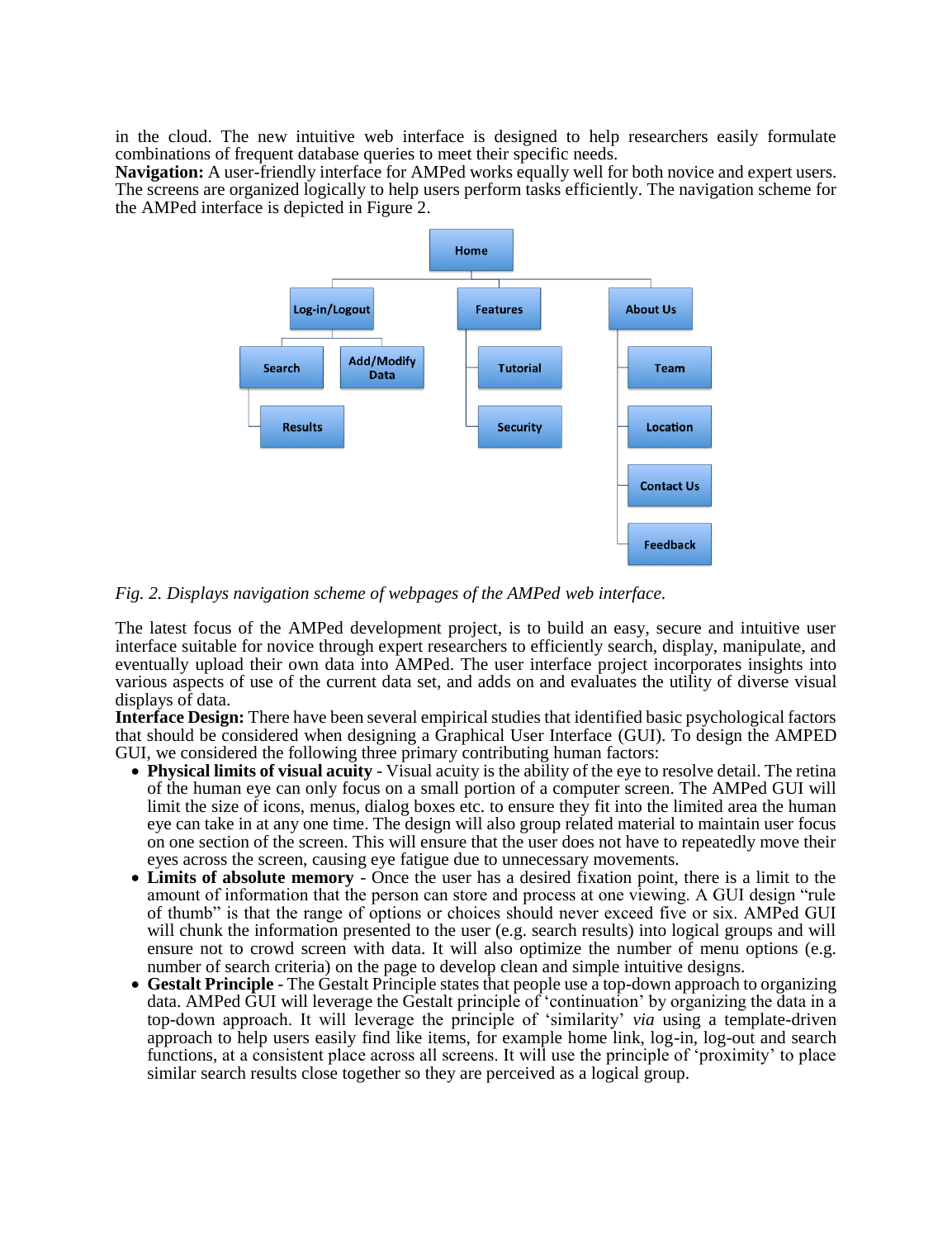

#### **Full Search**

Searches the entire database for exact matches for the amino acid sequence that user provided and displays the results.

#### **Partial Search**

Searches the entire database for all amino acid sequences that contain the sequence that user provide and displays the result.

#### **Custom search**

Searches either the entire or only a part of the database for the amino acid sequences that matches the multiple conditions provided by the user and displays the result. This enables the user to define their own search criteria using either one or multiple searches parameters.

*Fig. 3. A view of amino acid sequence search results.*

**Search Types**: The full to custom search option allows researchers to easily parse through huge amounts of data quickly, efficiently and accurately. The example above (Figure 3) highlights how a full, partial or custom string search using an amino acid sequence provides different results when searched via AMPed.

**Search Queries:** The user interface provides the ability for a user to choose search strategies ranging from simple queries to complex combinations. The search function within AMPed consists of multiple pre-written SQL queries that are optimized for speed and accuracy. The results are sorted and viewed directly in the webpage or reports are offered that may be downloaded in multiple formats.

**Data Security:** The AMPed interface is designed to be highly secure and to meet the needs of different users by incorporating the following security mechanisms:

- Provides secure access to ensure data integrity and proper user authorization.
- Has CAPTCHA to protect from DOS (denial of service) attacks by robotic scripts.
- Provides tiered access levels for users: professors, students, experts & creators.
- Maintains access and audit logs for system managers to observe user trends

**AMPed Website:** An open source, user-friendly and well-secured website meant to provide access to the AMPed database by novice and expert users. The idea of "AMPed" (Anti-Microbial Peptide Editable Database) is to create a targeted annotated database consisting of uniquely focused information about antimicrobial peptides with the primary purpose of data storage uniformity and coherence. AMPed will be an open source public database with a simple and secure web interface that peptide researchers can use to locate and download sequences, structures, and biological information relevant to antimicrobial research, linked to the original data sources. AMPed is powered by a software tool called "Bioparser" that automatically extracts, sorts, and allows users to annotate data derived from online repositories.